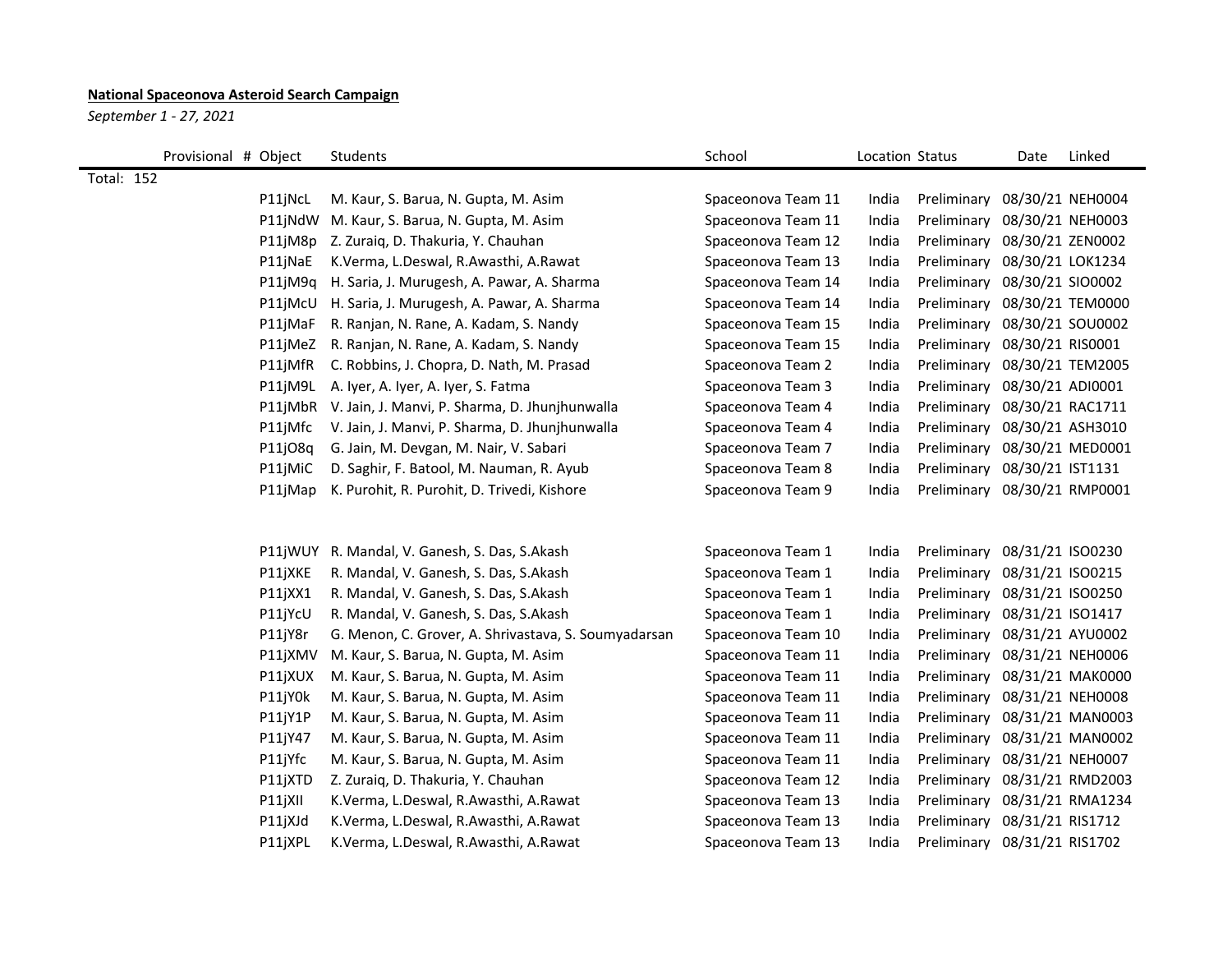| P11jXSU | K.Verma, L.Deswal, R.Awasthi, A.Rawat               | Spaceonova Team 13 | India | Preliminary | 08/31/21 DES1234 |
|---------|-----------------------------------------------------|--------------------|-------|-------------|------------------|
| P11jY02 | K.Verma, L.Deswal, R.Awasthi, A.Rawat               | Spaceonova Team 13 | India | Preliminary | 08/31/21 KVD1234 |
| P11jY6f | K.Verma, L.Deswal, R.Awasthi, A.Rawat               | Spaceonova Team 13 | India | Preliminary | 08/31/21 KLD1234 |
| P11jYfd | K.Verma, L.Deswal, R.Awasthi, A.Rawat               | Spaceonova Team 13 | India | Preliminary | 08/31/21 LKV1234 |
| P11jXYM | H. Saria, J. Murugesh, A. Pawar, A. Sharma          | Spaceonova Team 14 | India | Preliminary | 08/31/21 GOT0002 |
| P11jY8y | R. Ranjan, N. Rane, A. Kadam, S. Nandy              | Spaceonova Team 15 | India | Preliminary | 08/31/21 SOU0012 |
| P11jXNR | C. Robbins, J. Chopra, D. Nath, M. Prasad           | Spaceonova Team 2  | India | Preliminary | 08/31/21 TEM2012 |
| P11jXLs | V. Jain, J. Manvi, P. Sharma, D. Jhunjhunwalla      | Spaceonova Team 4  | India | Preliminary | 08/31/21 DRI0005 |
| P11jY06 | R. Anusha, P. Mehar, K. Vashisht, M. SinghBhadoriya | Spaceonova Team 5  | India | Preliminary | 08/31/21 RAM3456 |
| P11jYe8 | K. Vashisht, R. Anusha, M. SinghBhadoriya, P. Mehar | Spaceonova Team 5  | India | Preliminary | 08/31/21 ALF0002 |
| P11jY6r | A. Srivastava, A. Pandey, H. Kaur, K. Sree          | Spaceonova Team 6  | India | Preliminary | 08/31/21 LEG0510 |
| P11jXRO | G. Jain, M. Devgan, M. Nair, V. Sabari              | Spaceonova Team 7  | India | Preliminary | 08/31/21 MED1001 |
| P11jXWH | G. Jain, M. Devgan, M. Nair, V. Sabari              | Spaceonova Team 7  | India | Preliminary | 08/31/21 PAY0112 |
| P11jYbc | G. Jain, M. Devgan, M. Nair, V. Sabari              | Spaceonova Team 7  | India | Preliminary | 08/31/21 MED2001 |
| P11jXPE | D. Saghir, F. Batool, M. Nauman, R. Ayub            | Spaceonova Team 8  | India | Preliminary | 08/31/21 IST1412 |
| P11jYcR | D. Saghir, F. Batool, M. Nauman, R. Ayub            | Spaceonova Team 8  | India | Preliminary | 08/31/21 IST1141 |
| P11jXH9 | K. Purohit, R. Purohit, Kishore, L. Trivedi         | Spaceonova Team 9  | India | Preliminary | 08/31/21 LAV2803 |
| P11jXQK | K. Purohit, R. Purohit, D. Trivedi, Kishore         | Spaceonova Team 9  | India | Preliminary | 08/31/21 RMP0002 |

| P11k4IX | R. Mandal, S.Akash, V. Ganesh, S. Das     |
|---------|-------------------------------------------|
| P11k4n8 | R. Mandal, S.Akash, V. Ganesh, S. Das     |
| P11k4gm | R. Mandal, S.Akash, V. Ganesh, S. Das     |
| P11k4sY | R. Mandal, S.Akash, V. Ganesh, S. Das     |
| P11k4uH | R. Mandal, S.Akash, V. Ganesh, S. Das     |
| P11k4uX | R. Mandal, S.Akash, V. Ganesh, S. Das     |
| P11k9Rm | R. Mandal, S.Akash, V. Ganesh, S. Das     |
| P11k4XH | M. Kaur, S. Barua, N. Gupta, M. Asim      |
| P11k4IC | Z. Zuraiq, D. Thakuria, Y. Chauhan        |
| P11k4pd | Z. Zuraig, D. Thakuria, Y. Chauhan        |
| P11k4pZ | Z. Zuraiq, D. Thakuria, Y. Chauhan        |
| P11k4t2 | Z. Zuraiq, D. Thakuria, Y. Chauhan        |
| P11k9Rv | K.Verma, L.Deswal, R.Awasthi, A.Rawat     |
| P11k4ld | H. Saria, J. Murugesh, A. Pawar, A. Sharm |
| P11k4mk | H. Saria, J. Murugesh, A. Pawar, A. Sharm |
| P11k4tp | R. Ranjan, N. Rane, A. Kadam, S. Nandy    |
| P11k4oZ | C. Robbins, J. Chopra, D. Nath, M. Prasad |
|         |                                           |

| K.Verma, L.Deswal, R.Awasthi, A.Rawat               | Spaceonova Team 13 | India | Preliminary | 08/31/21 DES1234                                                                       |
|-----------------------------------------------------|--------------------|-------|-------------|----------------------------------------------------------------------------------------|
| K.Verma, L.Deswal, R.Awasthi, A.Rawat               | Spaceonova Team 13 | India | Preliminary | 08/31/21 KVD1234                                                                       |
| K.Verma, L.Deswal, R.Awasthi, A.Rawat               | Spaceonova Team 13 | India | Preliminary | 08/31/21 KLD1234                                                                       |
| K.Verma, L.Deswal, R.Awasthi, A.Rawat               | Spaceonova Team 13 | India | Preliminary | 08/31/21 LKV1234                                                                       |
| H. Saria, J. Murugesh, A. Pawar, A. Sharma          | Spaceonova Team 14 | India |             | 08/31/21 GOT0002                                                                       |
| R. Ranjan, N. Rane, A. Kadam, S. Nandy              | Spaceonova Team 15 | India | Preliminary | 08/31/21 SOU0012                                                                       |
| C. Robbins, J. Chopra, D. Nath, M. Prasad           | Spaceonova Team 2  | India | Preliminary | 08/31/21 TEM2012                                                                       |
| V. Jain, J. Manvi, P. Sharma, D. Jhunjhunwalla      | Spaceonova Team 4  | India | Preliminary | 08/31/21 DRI0005                                                                       |
| R. Anusha, P. Mehar, K. Vashisht, M. SinghBhadoriya | Spaceonova Team 5  | India | Preliminary | 08/31/21 RAM3456                                                                       |
| K. Vashisht, R. Anusha, M. SinghBhadoriya, P. Mehar | Spaceonova Team 5  | India |             | 08/31/21 ALF0002                                                                       |
| A. Srivastava, A. Pandey, H. Kaur, K. Sree          | Spaceonova Team 6  | India |             | 08/31/21 LEG0510                                                                       |
| G. Jain, M. Devgan, M. Nair, V. Sabari              | Spaceonova Team 7  | India |             | 08/31/21 MED1001                                                                       |
| G. Jain, M. Devgan, M. Nair, V. Sabari              | Spaceonova Team 7  | India | Preliminary | 08/31/21 PAY0112                                                                       |
| G. Jain, M. Devgan, M. Nair, V. Sabari              | Spaceonova Team 7  | India | Preliminary | 08/31/21 MED2001                                                                       |
| D. Saghir, F. Batool, M. Nauman, R. Ayub            | Spaceonova Team 8  | India |             | 08/31/21 IST1412                                                                       |
| D. Saghir, F. Batool, M. Nauman, R. Ayub            | Spaceonova Team 8  | India | Preliminary | 08/31/21 IST1141                                                                       |
| K. Purohit, R. Purohit, Kishore, L. Trivedi         | Spaceonova Team 9  | India | Preliminary | 08/31/21 LAV2803                                                                       |
| K. Purohit, R. Purohit, D. Trivedi, Kishore         | Spaceonova Team 9  | India |             | 08/31/21 RMP0002                                                                       |
|                                                     |                    |       |             | Preliminary<br>Preliminary<br>Preliminary<br>Preliminary<br>Preliminary<br>Preliminary |

| P11k4lX | R. Mandal, S.Akash, V. Ganesh, S. Das      | Spaceonova Team 1  | India | Preliminary | 09/04/21 RVS0002             |
|---------|--------------------------------------------|--------------------|-------|-------------|------------------------------|
| P11k4n8 | R. Mandal, S.Akash, V. Ganesh, S. Das      | Spaceonova Team 1  | India | Preliminary | 09/04/21 AVR4214             |
| P11k4gm | R. Mandal, S.Akash, V. Ganesh, S. Das      | Spaceonova Team 1  | India | Preliminary | 09/04/21 ISO1972             |
| P11k4sY | R. Mandal, S.Akash, V. Ganesh, S. Das      | Spaceonova Team 1  | India | Preliminary | 09/04/21 ISO1974             |
| P11k4uH | R. Mandal, S.Akash, V. Ganesh, S. Das      | Spaceonova Team 1  | India | Preliminary | 09/04/21 AIR0022             |
| P11k4uX | R. Mandal, S.Akash, V. Ganesh, S. Das      | Spaceonova Team 1  | India | Preliminary | 09/04/21 CMS5249             |
| P11k9Rm | R. Mandal, S.Akash, V. Ganesh, S. Das      | Spaceonova Team 1  | India | Preliminary | 09/04/21 RVS0001             |
| P11k4XH | M. Kaur, S. Barua, N. Gupta, M. Asim       | Spaceonova Team 11 | India |             | Preliminary 09/04/21 NEH0009 |
| P11k4lC | Z. Zuraig, D. Thakuria, Y. Chauhan         | Spaceonova Team 12 | India |             | Preliminary 09/04/21 ZEN0011 |
| P11k4pd | Z. Zuraig, D. Thakuria, Y. Chauhan         | Spaceonova Team 12 | India | Preliminary | 09/04/21 RMD2014             |
| P11k4pZ | Z. Zuraig, D. Thakuria, Y. Chauhan         | Spaceonova Team 12 | India |             | Preliminary 09/04/21 YKR2028 |
| P11k4t2 | Z. Zuraiq, D. Thakuria, Y. Chauhan         | Spaceonova Team 12 | India |             | Preliminary 09/04/21 RMD2008 |
| P11k9Rv | K.Verma, L.Deswal, R.Awasthi, A.Rawat      | Spaceonova Team 13 | India |             | Preliminary 09/04/21 IHD1234 |
| P11k4ld | H. Saria, J. Murugesh, A. Pawar, A. Sharma | Spaceonova Team 14 | India |             | Preliminary 09/04/21 AAR0003 |
| P11k4mk | H. Saria, J. Murugesh, A. Pawar, A. Sharma | Spaceonova Team 14 | India | Preliminary | 09/04/21 AAR0001             |
| P11k4tp | R. Ranjan, N. Rane, A. Kadam, S. Nandy     | Spaceonova Team 15 | India | Preliminary | 09/04/21 SOU0007             |
| P11k4oZ | C. Robbins, J. Chopra, D. Nath, M. Prasad  | Spaceonova Team 2  | India |             | Preliminary 09/04/21 TEM2025 |
|         |                                            |                    |       |             |                              |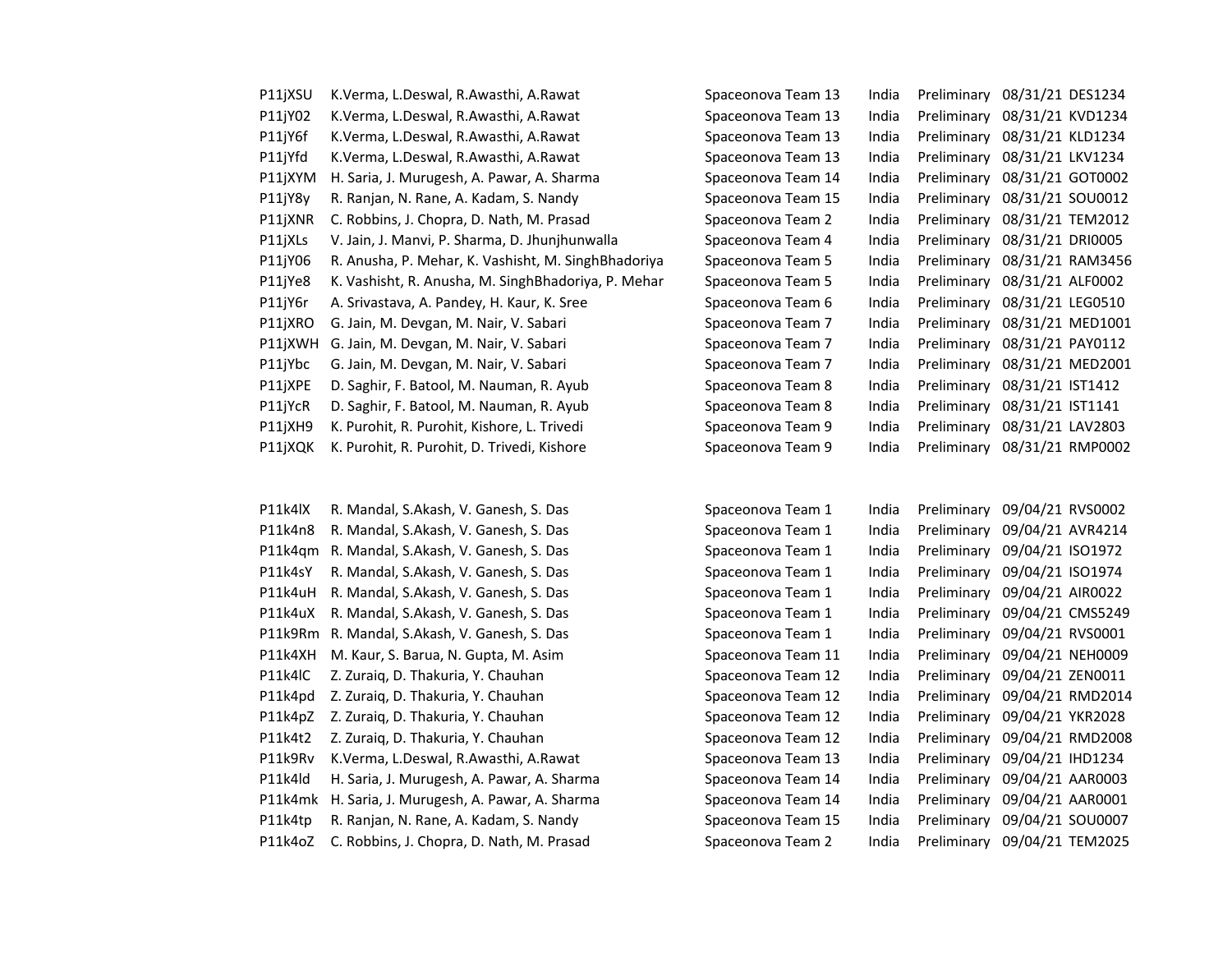| P11k4qk | C. Robbins, J. Chopra, D. Nath, M. Prasad           | Spaceonova Team 2  | India | Preliminary | 09/04/21 TEM2031             |
|---------|-----------------------------------------------------|--------------------|-------|-------------|------------------------------|
| P11k4rr | C. Robbins, J. Chopra, D. Nath, M. Prasad           | Spaceonova Team 2  | India | Preliminary | 09/04/21 TEM2026             |
| P11k4vs | A. Iyer, A. Iyer, A. Iyer, S. Fatma                 | Spaceonova Team 3  | India | Preliminary | 09/04/21 ADI0002             |
|         | P11k4WD A. Iyer, A. Iyer, A. Iyer, S. Fatma         | Spaceonova Team 3  | India | Preliminary | 09/04/21 ADI0001             |
| P11k5jQ | A. Iyer, A. Iyer, A. Iyer, S. Fatma                 | Spaceonova Team 3  | India | Preliminary | 09/04/21 ADI0001             |
| P11k4qF | V. Jain, J. Manvi, P. Sharma, D. Jhunjhunwalla      | Spaceonova Team 4  | India | Preliminary | 09/04/21 RIY1011             |
| P11k4u0 | V. Jain, J. Manvi, P. Sharma, D. Jhunjhunwalla      | Spaceonova Team 4  | India | Preliminary | 09/04/21 MAN0004             |
| P11k4we | V. Jain, J. Manvi, P. Sharma, D. Jhunjhunwalla      | Spaceonova Team 4  | India | Preliminary | 09/04/21 VAI0001             |
| P11k4lu | K. Vashisht, R. Anusha, M. SinghBhadoriya, P. Mehar | Spaceonova Team 5  | India | Preliminary | 09/04/21 ALF0004             |
| P11k4v0 | K. Vashisht, R. Anusha, M. SinghBhadoriya, P. Mehar | Spaceonova Team 5  | India | Preliminary | 09/04/21 ALF0003             |
| P11k4vg | K. Vashisht, R. Anusha, M. SinghBhadoriya, P. Mehar | Spaceonova Team 5  | India | Preliminary | 09/04/21 PAR1113             |
|         | P11k4mC A. Srivastava, A. Pandey, H. Kaur, K. Sree  | Spaceonova Team 6  | India | Preliminary | 09/04/21 ARM0503             |
| P11k4pO | A. Srivastava, A. Pandey, H. Kaur, K. Sree          | Spaceonova Team 6  | India | Preliminary | 09/04/21 AHK9995             |
| P11k4v7 | A. Srivastava, A. Pandey, H. Kaur, K. Sree          | Spaceonova Team 6  | India | Preliminary | 09/04/21 COS0305             |
| P11k4vX | A. Srivastava, A. Pandey, H. Kaur, K. Sree          | Spaceonova Team 6  | India | Preliminary | 09/04/21 AHK0123             |
| P11k9QJ | A. Srivastava, A. Pandey, H. Kaur, K. Sree          | Spaceonova Team 6  | India | Preliminary | 09/04/21 LOU0503             |
| P11k4sd | G. Jain, M. Devgan, M. Nair, V. Sabari              | Spaceonova Team 7  | India | Preliminary | 09/04/21 MEG1234             |
| P11k7PY | G. Jain, M. Devgan, M. Nair, V. Sabari              | Spaceonova Team 7  | India | Preliminary | 09/04/21 RAJ1377             |
| P11k9R3 | G. Jain, M. Devgan, M. Nair, V. Sabari              | Spaceonova Team 7  | India | Preliminary | 09/04/21 ADI1234             |
| P11k4qh | D. Saghir, F. Batool, M. Nauman, R. Ayub            | Spaceonova Team 8  | India | Preliminary | 09/04/21 IST3134             |
| P11k4rE | D. Saghir, F. Batool, M. Nauman, R. Ayub            | Spaceonova Team 8  | India | Preliminary | 09/04/21 IST1111             |
| P11k4YD | D. Saghir, F. Batool, M. Nauman, R. Ayub            | Spaceonova Team 8  | India | Preliminary | 09/04/21 IST3211             |
| P11k9QR | D. Saghir, F. Batool, M. Nauman, R. Ayub            | Spaceonova Team 8  | India | Preliminary | 09/04/21 IST4234             |
| P11k4rm | K. Purohit, R. Purohit, Kishore, L. Trivedi         | Spaceonova Team 9  | India | Preliminary | 09/04/21 KRP0004             |
| P11k5gk | K. Purohit, R. Purohit, Kishore, L. Trivedi         | Spaceonova Team 9  | India | Preliminary | 09/04/21 LOV0902             |
|         |                                                     |                    |       |             |                              |
| P11ky0i | R. Mandal, S. Akash, V. Ganesh, S. Das              | Spaceonova Team 1  | India | Preliminary | 09/08/21 ISO0435             |
| P11kzN2 | R. Mandal, S. Akash, V. Ganesh, S. Das              | Spaceonova Team 1  | India | Preliminary | 09/08/21 IST2002             |
| P11kzRv | R. Mandal, S. Akash, V. Ganesh, S. Das              | Spaceonova Team 1  | India | Preliminary | 09/08/21 IST2003             |
| P11ky2y | K.Verma, L.Deswal, R.Awasthi, A.Rawat               | Spaceonova Team 13 | India | Preliminary | 09/08/21 AAY1234             |
| P11kxTO | C. Robbins, J. Chopra, D. Nath, M. Prasad           | Spaceonova Team 2  | India | Preliminary | 09/08/21 TEM2038             |
| P11kxZg | C. Robbins, J. Chopra, D. Nath, M. Prasad           | Spaceonova Team 2  | India | Preliminary | 09/08/21 TEM2039             |
| P11kxY6 | V. Jain, J. Manvi, P. Sharma, D. Jhunjhunwalla      | Spaceonova Team 4  | India | Preliminary | 09/08/21 KAR0428             |
| P11kxWd | R. Anusha, K. Vashisht, P. Mehar, M. SinghBhadoriya | Spaceonova Team 5  | India | Preliminary | 09/08/21 RAV7890             |
| P11ky3l | G. Jain, M. Devgan, M. Nair, V. Sabari              | Spaceonova Team 7  | India | Preliminary | 09/08/21 ABC1234             |
| P11kAKs | D. Saghir, F. Batool, M. Nauman, R. Ayub            | Spaceonova Team 8  | India |             | Preliminary 09/08/21 IST4412 |
|         |                                                     |                    |       |             |                              |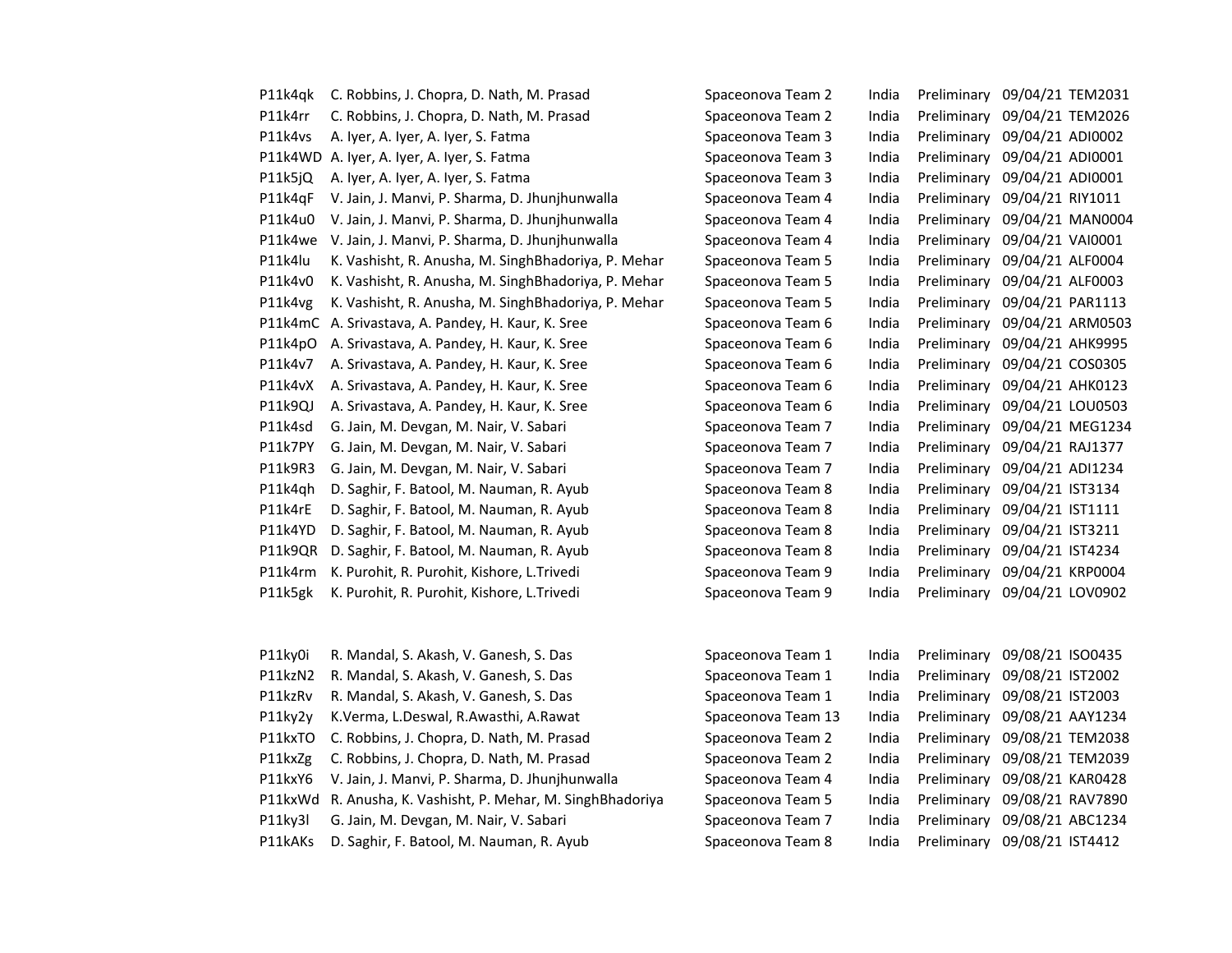| P11ky3p | D. Saghir, F. Batool, M. Nauman, R. Ayub           | Spaceonova Team 8  | India | Preliminary | 09/08/21 IST4223             |
|---------|----------------------------------------------------|--------------------|-------|-------------|------------------------------|
| P11ky4j | D. Saghir, F. Batool, M. Nauman, R. Ayub           | Spaceonova Team 8  | India | Preliminary | 09/08/21 IST4313             |
| P11kzRc | K. Purohit, R. Purohit, Kishore, L. Trivedi        | Spaceonova Team 9  | India |             | Preliminary 09/08/21 RMP0007 |
|         |                                                    |                    |       |             |                              |
| P11kJ4t | R. Mandal, S. Akash, V. Ganesh, S. Das             | Spaceonova Team 1  | India | Preliminary | 09/09/21 PHD1234             |
| P11kJho | R. Mandal, S. Akash, V. Ganesh, S. Das             | Spaceonova Team 1  | India | Preliminary | 09/09/21 SAV2021             |
| P11kKJ3 | R. Mandal, S. Akash, V. Ganesh, S. Das             | Spaceonova Team 1  | India | Preliminary | 09/09/21 ISR2001             |
| P11kITL | M. Kaur, S. Barua, N. Gupta, M. Asim               | Spaceonova Team 11 | India | Preliminary | 09/09/21 NEH0015             |
| P11kIUk | M. Kaur, S. Barua, N. Gupta, M. Asim               | Spaceonova Team 11 | India | Preliminary | 09/09/21 NEH0020             |
| P11kJaV | M. Kaur, S. Barua, N. Gupta, M. Asim               | Spaceonova Team 11 | India | Preliminary | 09/09/21 NEH0014             |
| P11kJbh | M. Kaur, S. Barua, N. Gupta, M. Asim               | Spaceonova Team 11 | India | Preliminary | 09/09/21 NEH0019             |
| P11kJbI | M. Kaur, S. Barua, N. Gupta, M. Asim               | Spaceonova Team 11 | India | Preliminary | 09/09/21 NEH0018             |
| P11kJgu | M. Kaur, S. Barua, N. Gupta, M. Asim               | Spaceonova Team 11 | India | Preliminary | 09/09/21 NEH0016             |
| P11kJ8C | Z. Zuraiq, D. Thakuria, Y. Chauhan                 | Spaceonova Team 12 | India | Preliminary | 09/09/21 TAY1312             |
| P11kJcV | Z. Zuraiq, D. Thakuria, Y. Chauhan                 | Spaceonova Team 12 | India | Preliminary | 09/09/21 NIK1806             |
| P11kIV9 | K.Verma, L.Deswal, R.Awasthi, A.Rawat              | Spaceonova Team 13 | India | Preliminary | 09/09/21 KOI4321             |
| P11kJ2X | K.Verma, L.Deswal, R.Awasthi, A.Rawat              | Spaceonova Team 13 | India | Preliminary | 09/09/21 DLL1234             |
| P11kJ67 | K.Verma, L.Deswal, R.Awasthi, A.Rawat              | Spaceonova Team 13 | India | Preliminary | 09/09/21 KVE1234             |
| P11kJdT | K.Verma, L.Deswal, R.Awasthi, A.Rawat              | Spaceonova Team 13 | India | Preliminary | 09/09/21 LOK4321             |
| P11kIXa | H. Saria, J. Murugesh, A. Pawar, A. Sharma         | Spaceonova Team 14 | India | Preliminary | 09/09/21 WOW0000             |
| P11kJbT | H. Saria, J. Murugesh, A. Pawar, A. Sharma         | Spaceonova Team 14 | India | Preliminary | 09/09/21 HEL0001             |
| P11kIUh | C. Robbins, J. Chopra, D. Nath, M. Prasad          | Spaceonova Team 2  | India | Preliminary | 09/09/21 TEM2059             |
| P11kJgX | C. Robbins, J. Chopra, D. Nath, M. Prasad          | Spaceonova Team 2  | India | Preliminary | 09/09/21 TEM2060             |
| P11kKJy | C. Robbins, J. Chopra, D. Nath, M. Prasad          | Spaceonova Team 2  | India | Preliminary | 09/09/21 TEM2061             |
| P11kIZw | A. Iyer, A. Iyer, A. Iyer, S. Fatma                | Spaceonova Team 3  | India | Preliminary | 09/09/21 ADI0001             |
| P11kJ0i | V. Jain, J. Manvi, P. Sharma, D. Jhunjhunwalla     | Spaceonova Team 4  | India | Preliminary | 09/09/21 HNA1167             |
| P11kJ87 | V. Jain, J. Manvi, P. Sharma, D. Jhunjhunwalla     | Spaceonova Team 4  | India | Preliminary | 09/09/21 RHA1508             |
| P11kKFe | V. Jain, J. Manvi, P. Sharma, D. Jhunjhunwalla     | Spaceonova Team 4  | India | Preliminary | 09/09/21 MAN1010             |
| P11kIXI | K. Vashisht, R. Anusha, M. SinghBhadoriya, P.Mehar | Spaceonova Team 5  | India | Preliminary | 09/09/21 ASR6666             |
| P11kJ2Q | A. Srivastava, A. Pandey, H. Kaur, K. Sree         | Spaceonova Team 6  | India | Preliminary | 09/09/21 SVC0305             |
| P11kJ64 | A. Srivastava, A. Pandey, H. Kaur, K. Sree         | Spaceonova Team 6  | India | Preliminary | 09/09/21 POG0503             |
| P11kKGy | A. Srivastava, A. Pandey, H. Kaur, K. Sree         | Spaceonova Team 6  | India | Preliminary | 09/09/21 ARA0909             |
| P11kKJC | A. Srivastava, A. Pandey, H. Kaur, K. Sree         | Spaceonova Team 6  | India | Preliminary | 09/09/21 SOL0503             |
| P11kJ32 | G. Jain, M. Devgan, M. Nair, V. Sabari             | Spaceonova Team 7  | India | Preliminary | 09/09/21 GUN0909             |
| P11kJ5M | G. Jain, M. Devgan, M. Nair, V. Sabari             | Spaceonova Team 7  | India | Preliminary | 09/09/21 SUD2601             |
| P11kJ9s | M. Nair, V. Sabari, M.Devgan, G. Jain              | Spaceonova Team 7  | India | Preliminary | 09/09/21 MUR0123             |